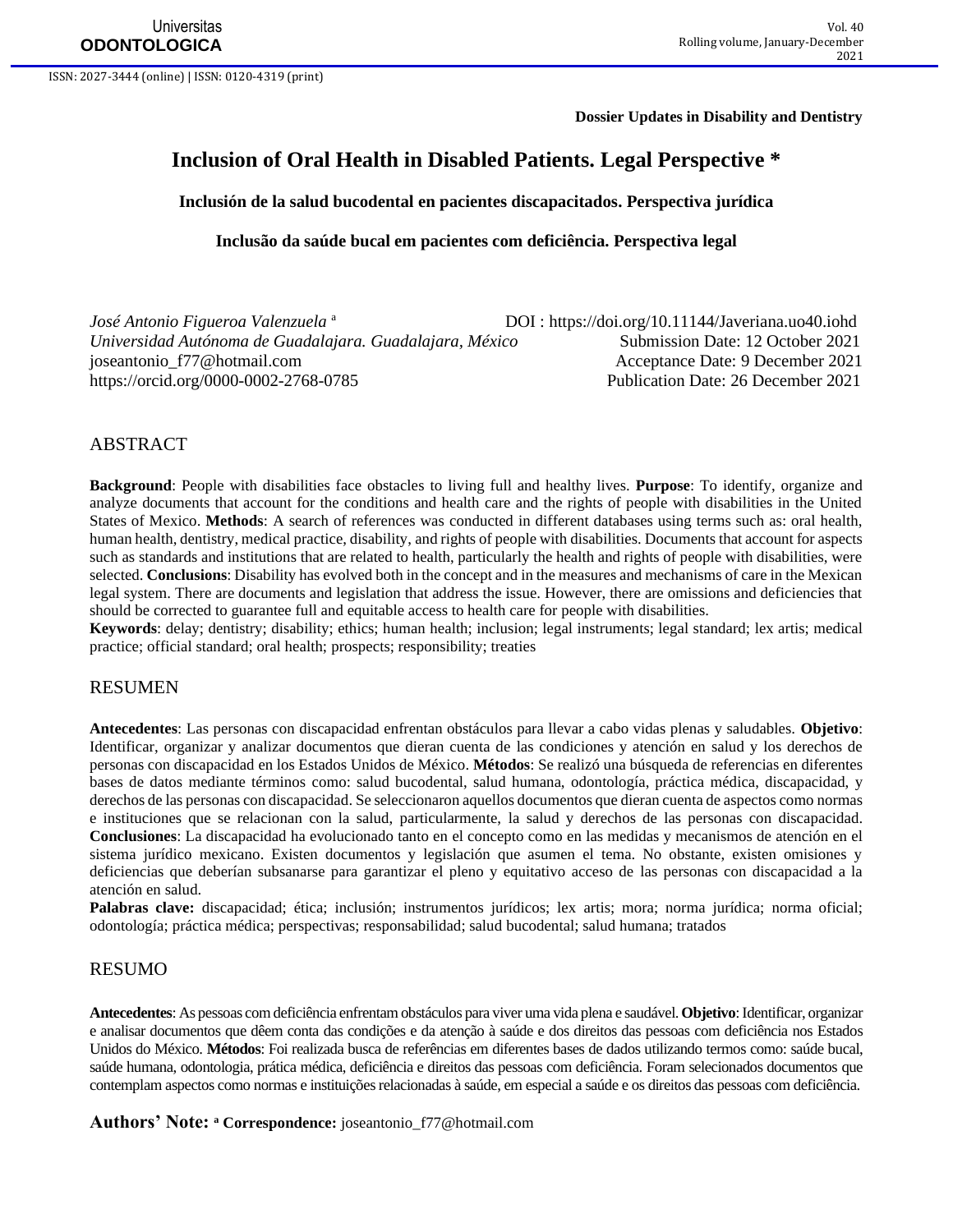**Conclusões**: A deficiência evoluiu tanto no conceito quanto nas medidas e mecanismos de atendimento no sistema jurídico mexicano. Existem documentos e legislação que tratam do assunto. No entanto, existem omissões e deficiências que devem ser corrigidas para garantir o acesso integral e equitativo aos cuidados de saúde das pessoas com deficiência.

**Palavras-chave**: atraso; ética; incapacidade; inclusão; instrumentos jurídicos; lex artis; norma jurídica; odontologia; padrão oficial; perspectivas; prática médica; responsabilidade; saúde bucal; saúde humana; tratados

### **INTRODUCTION**

Since ancient times, men have built knowledge, developed abilities and skills, and have turned their experiences into ever broader and more systematized knowledge. By putting experience and knowledge into practice, men have created arts and sciences and adapted ever more specialized techniques, methodologies, and strategies.

Medicine, initially considered a liberal art, today is a fundamental science and the most valuable discipline for human health (without neglecting its usefulness for the animal and plant kingdoms in the prevention and preservation of health), has evolved conceptually and functionally. Thanks to this evolution, medicine went from being a liberal art to a scientific discipline subjected, in addition to the moral and ethical norms that governed it, to protocols, methodologies, technical rules, and legal norms. Dentistry and, therefore, everything that concerns oral health, does not escape this fate. With the nuances of its nature, dentistry also obeys the world of ethics, morality, and legal and technical standards.

The purpose of this paper was to analyze whether the current Mexican regulatory framework, which governs the rights of people with disabilities, is adequate and sufficient to guarantee their right to health, including oral health. Briefly, without the intention of being exhaustive, some legal regulations are lusted, described, and associated to relevant institutions. With this aim, appropriate and sufficient sources of information were obtained and analyzed. The review included the study of reports, data, and electronic documents available in databases of national and international organizations and institutions, whose focus relates to patients with disabilities and their oral health care.

The restrictions or impediments that a disability presents to conduct an activity are addressed conceptually and are particularly related to health and the impact on quality of life. Disabled people have the same needs as people without disabilities; however, their condition confronts them with various obstacles and they often suffer from discrimination that makes them even more vulnerable. In response to this situation of susceptibility, national and international regulations and institutions have been created that seek to remedy and reorient treatment towards the right of people to enjoy an elevated level of health without discrimination.

As noted above, medicine has evolved and has its own space and scope. Therefore, it is pertinent to address, albeit briefly, aspects of the formation of the *lex artis* of medicine, that is, the rules for its practice. It extends to dentistry as a health discipline and its praxis. At the end of this paper, some considerations are raised about the state of care for disabled people and the prospects for their full inclusion.

### **MATERIALS AND METHODS**

This paper addresses the legal perspective of oral health care for disabled people in Mexico, which was guided through the question, is the existing Mexican regulatory framework sufficient to guarantee the right to health of people with disabilities and, in particular, oral health care? To answer this question, various sources of information were used, particularly from the Internet, through which articles were obtained from periodicals, books and documents from people or public and private institutions related to health (World Health Organization [WHO], mainly with regard to care for people with disabilities). Likewise, other types of documents, such as international treaties and declarations, codes, laws, and regulations, were analyzed. The search for references was conducted using the terms: rights of disabled people; disability; medicine; odontology; medical practice; health; oral health.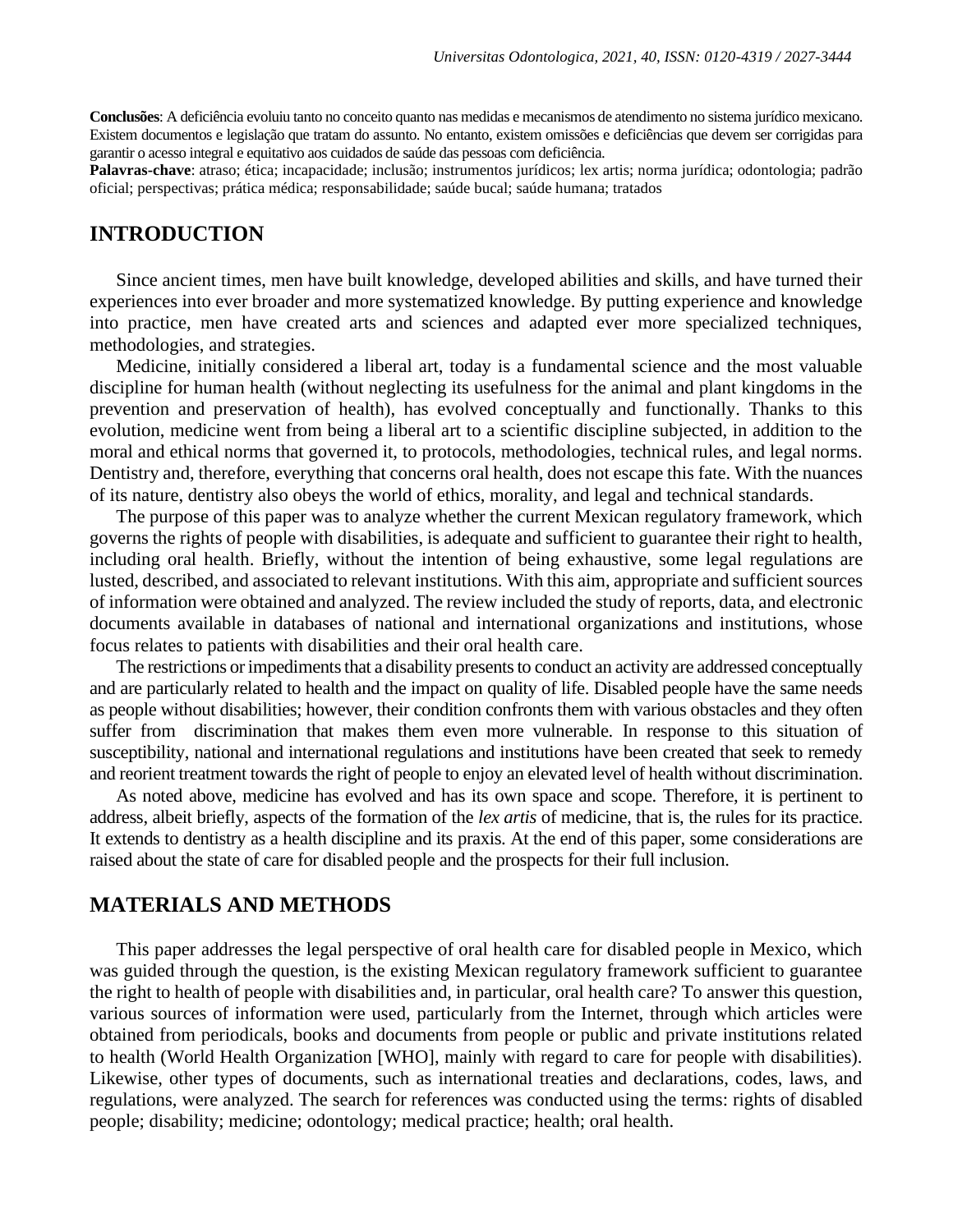### **RESULTS**

# **Disability from the perspective of rights and capacity, relationship with public health and medical practice**

Health and, therefore, medical practice are one of the most regulated human activities through moral, ethical, technical, methodological, and legal standards. Historically, the content of the Hippocratic oath allows us to think that the relationship of doctors with each other, with their patients, and with society is based on and regulated from moral concepts and perspectives. An example of legal regulation of medical practice can be found in provisions issued by Hammurabi (1810-1750 BC) that severely punished the doctor who, through a deep incision, produced a caruncle or the death of a patient. The Hippocratic Oath has been updated and modernized (1). For a long time, medical practice and most human activities were considered a liberal exercise, whose limits were determined by personal values and abilities and the "loyal knowledge and understanding" of the doctor.

Currently, there is a diversity of legal and regulatory provisions related to the practice of medicine. Some are contained in laws and general regulations or established in specific provisions, in terms of official standards and under the control of organizations related to dental practice. Both at the international level and in local (national) provisions, disability has been approached from quite different points of view, which gives rise to different forms of classification. Likewise, the forms of treatment and medical and legal protection have evolved. Dentistry does not escape scrutiny and is bound by ethical and moral standards as well as legal rules and regulations. In the case of the United Mexican States, the regulations are derived from provisions contained in the Political Constitution of the country and international treaties (2).

Article 1 of the Mexican Constitution foresees the creation of the system of individual guarantees and recognition of human rights protected by international law (2). Fundamentally, the rights related to health, education, and freedom of work and profession stand out, which are regulated by general laws, such as the General Health Law, the Professions Law, the Federal Labor Law, and the General Law of Education. From each of them other norms and institutions have derived. Some of these regulations related, for example, to the spaces for the practice of environmental health in medical facilities (offices, clinics, and hospitals), establishing minimum infrastructure and equipment requirements (3). The characteristics and content of medical records and histories (4), the care of people with disabilities (5), the prevention and control of oral diseases (6), the requirements for the classification and management of hazardous waste (7), the regulation of techniques, protocols and specific methodologies for the development of the activity that implies the prevention and care of oral problems or situations (8) are also pointed out. On the other hand, institutions such as the National Commission for Protection Against Sanitary Risks (in Spanish, *Comisión Nacional para la Protección Contra Riesgos Sanitarios*— COFEPRIS), the National Commission for Medical Arbitration (In Spanish, *Comisión Nacional de Arbitraje Médico*—CONAMED) and the National Bioethics Commission were created. Likewise, instruments for operation and regulation have been created, including the Code of Bioethics for oral health personnel, the Charter of General Rights of Dental Surgeons, the recommendations to improve dental practice, and the Regulation for the certification and recertification (Mexican Dental Association).

In most country around the world there are similar regulations and institutions that in each case are in accordance with local circumstances and contexts. For example, the Political Constitution of Colombia establishes the equality of all people, privileges the right to health, education, housing, and general well-being (9). In the legislative field, the right to health is guaranteed to people with disabilities through a General Health System (10). There is also a provision to seek timely and effective access for all Colombians to health services, reserving protection measures for people with disabilities and their comprehensive health care (11).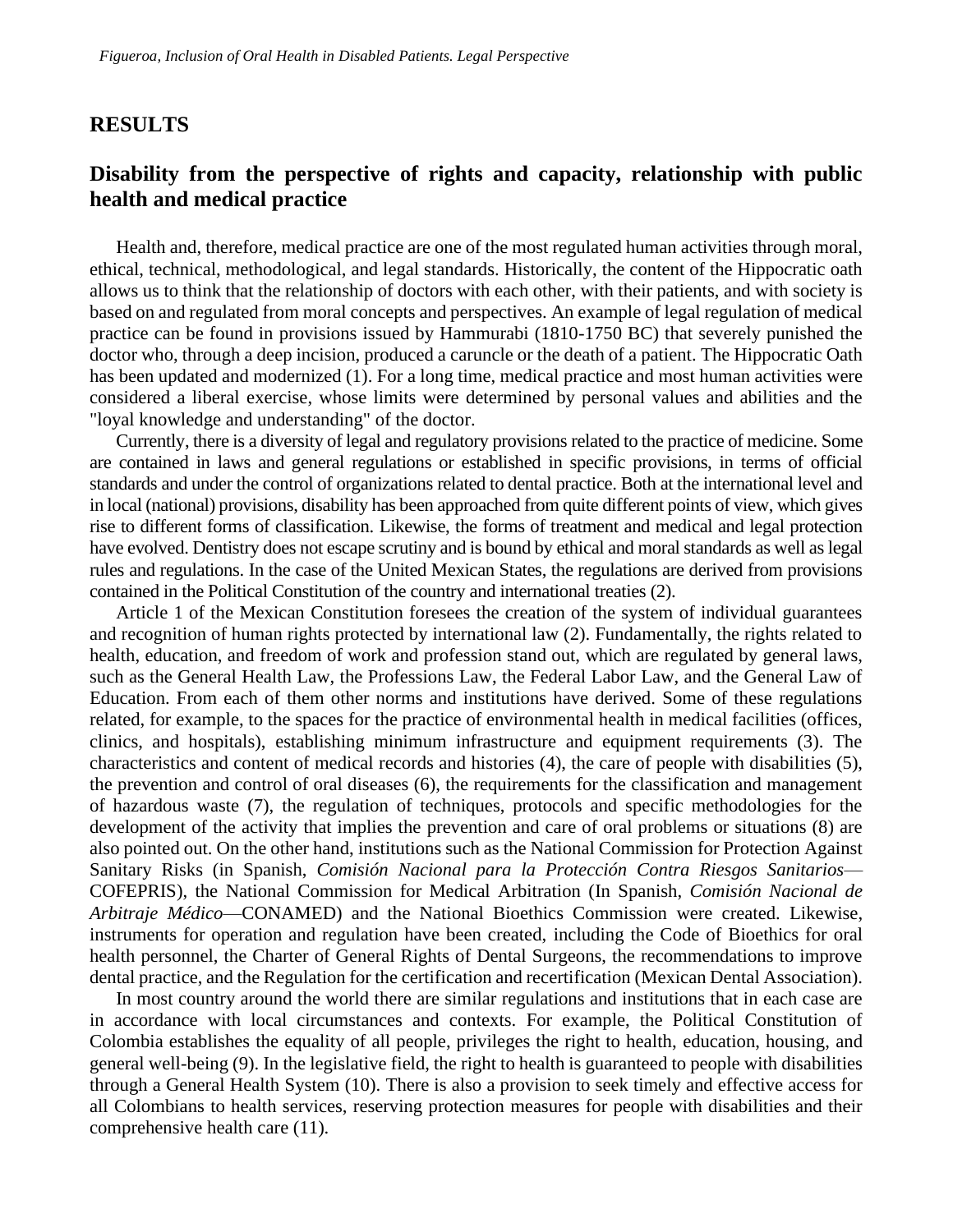The United Nations recognizes disability as a concept that evolves and results from the interaction between people with some type of disability and barriers due to attitudes and the environment, which prevent their full and effective participation in society, under equal conditions with the others (12). Since 1980, conceptual distinctions have been made between deficiencies, disabilities, and handicaps. In 1993, the WHO touched on the subject in the document International Classification of Impairments, Disabilities and Handicaps—ICIDH, which relates disability to the consequences or damage caused by diseases. In 2001, a new classification called the International Classification of Disability and Health Functioning—ICF (13) was approved.

The WHO estimates that worldwide 15 % (more than one billion people) suffer from some type of disability. Of these, about 190 million are adults and half of them reside in Latin America. 65 % of the population with a disability is located in poor countries, which increases vulnerability, exposure to greater difficulties, and obstacles that affect their quality of life (12,14). In Mexico, it was estimated that there were 6,179,980 people (53 % women and 47 % men) with some degree of limitation or disability, according to the 2020 Population and Housing Census (15).

In any case, people with disabilities have the same health needs as the rest of the population. Therefore, they need access to health care services. However, the trend in human rights protection is to emphasize that people with disabilities have the right to enjoy the highest possible level of health, without discrimination. This is due to the influence of International Law that has favored the promotion of the global protection of human rights. Declarations and treaties have become legal instruments that recognize rights to people and impose obligations on States. Women, children, workers, migrants, and other human groups have been subjected to it. In the specific case of people with disabilities (who form the largest minority in the world), it was only in 2008 that a Convention on the Rights of Persons with Disabilities was signed, which is a binding legal instrument (14). In its article 1, the Convention establishes as its purpose "to promote, protect and guarantee that all persons with disabilities enjoy fully and in the same way all human rights and fundamental freedoms and that respect for their inherent dignity is promoted" ( 14).

The Convention covers rights such as equality, non-discrimination, and equal recognition before the law, liberty and security of the person, accessibility, personal mobility and independent living, the right to health, work and education, and participation in political and cultural life. Likewise, the Convention abandons the disability "medical model" and replaces it with a "social model." Thus, it assumes the perspective of the WHO through the International Classification of Functioning, Disability and Health (ICF). It should be noted that the study of disability tends to focus on the perspective of the protection of rights rather than concrete actions to remedy its consequences, in terms of inequalities, discrimination, and exclusion (14).

The evolution of concepts and points of view can be seen in the redefinition of *lex artis* and *lex artis ad hoc*. Medicine has its own *lex artis*, which is understood as the set of standards or evaluative criteria that the doctor, in possession of knowledge, abilities and skills, must apply diligently in the specific situation of a patient and that peers universally accept (15). This means that health professionals have to decide which of these rules, procedures, and knowledge acquired in the study and practice are applicable to the patient whose health has been entrusted to them, always in accordance with the scientific and ethical principles that guide the medical practice (16). Medicine is not an exact science, so it cannot predict or ensure favorable results in all cases. Therefore, it can be said that the *lex artis ad hoc* is an indeterminate legal concept that must be established in each case, in which the doctor, through a process of deliberation, applies the measures prudently to the specific clinical situation and in the measure of prevailing conditions (17,18).

Among the essential concepts of Health Law, the general framework of action of the professional, technical, and auxiliary disciplines for health is defined. The *lex artis ad hoc* is integrated in Mexico by: a) the magisterial literature that is used in higher education institutions to train health personnel; b) indexed bibliohemerography, that is, publications authorized by national committees specialized in indexing and bibliohemerographic homologation or *ad hoc* institutions; c) publications issued by *ad hoc* institutions, which refer to health research results; d) publications that demonstrate scientific merit and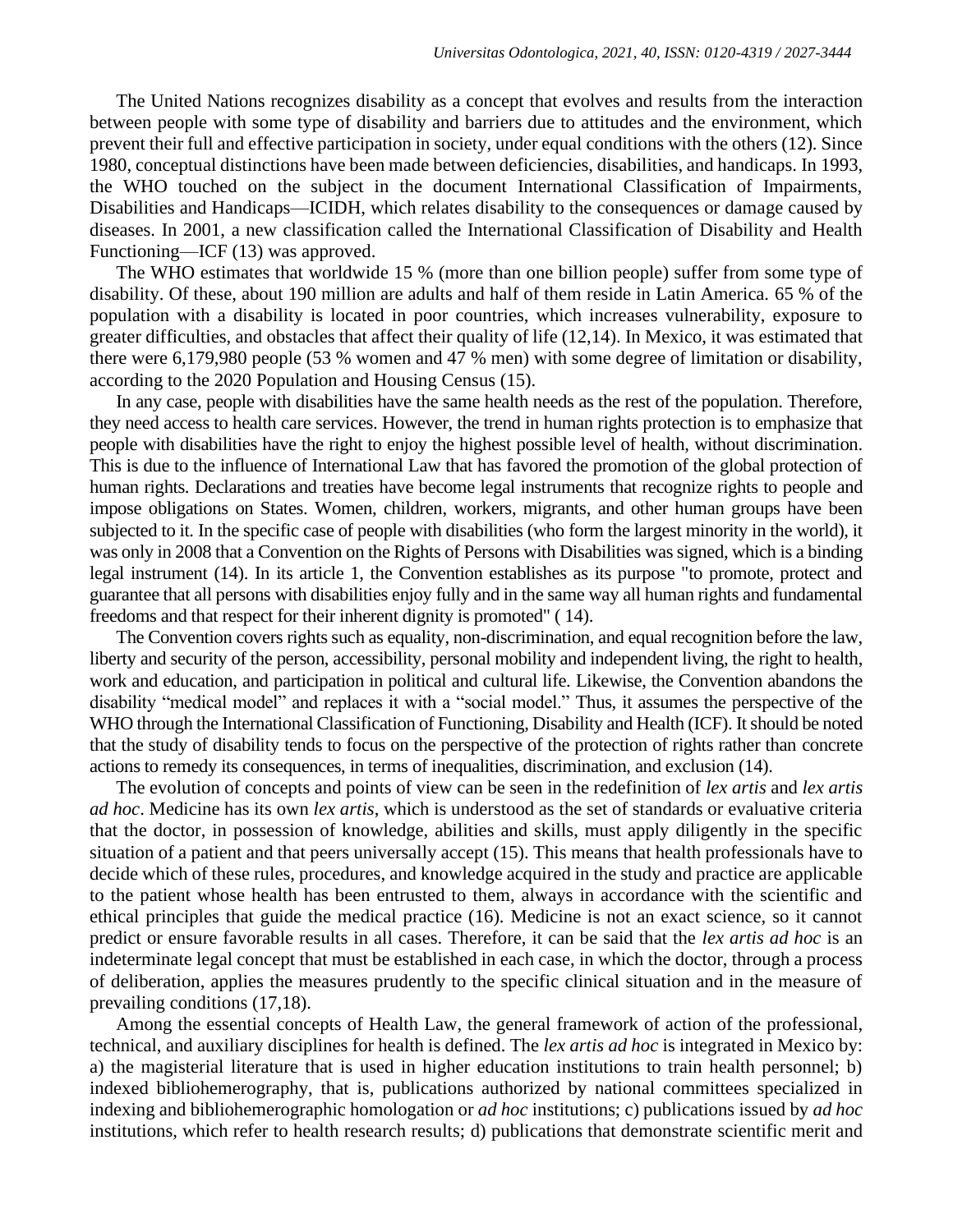statistical validity; e) the criteria established by the Ministry of Health; f) the interpretive criteria of the *lex artis ad hoc* issued by the National Medical Arbitration Commission; g) the pharmacopoeia of the United Mexican States (which is mandatory in accordance with articles 224 and 258 of the General Health Law); h) dictionaries of pharmaceutical specialties duly authorized by the Ministry of Health; and, i) the criteria issued by the *ad hoc* commissions authorized by the Ministry of Health (research, ethics, and biosafety commissions, as well as the internal transplant committees (19).

## **Disadvantages and Perspectives of Inclusion**

For natural reasons, people with disabilities may require more health services than people without them. Generally, they are at a disadvantage compared to the rest of the population. Some of these disadvantages, present both in institutional and private practice, cover multiple aspects. Some are described below:

- Lack of adequate public programs and policies
- Plans, programs and actions may not contemplate people with disabilities as recipients
- Insufficient and inadequate supply of specialized health services
- Inadequate infrastructure, facilities, and medical equipment
- Lack of training and specialization of medical and auxiliary personnel
- High costs of care
- People with disabilities are more likely to engage in risky behavior
- Comorbidity phenomena
- Higher premature mortality

Currently, Mexico has eight national programs related to human rights, disability, nondiscrimination, and care for people with disabilities. They constitute a palliative for the care required by the population with disabilities. Among these programs are:

- Care Program for People with Disabilities
- National Program for the Development and Inclusion of Persons with Disabilities 2014-2018
- National Work and Employment Program for People with Disabilities 2014-2018

The first and second programs offer care and rehabilitation services. The third one seeks to promote labor inclusion. In 2011, the National Council for the Development and Inclusion of Persons with Disabilities, known as CONADIS, was created. The Council is the agency responsible for directing and coordinating public policy for the care to this group. Since the same year, the National Human Rights Commission supervises the implementation of the Convention on the Rights of Persons with Disabilities and the active protection of their rights.

## **CONCLUSIONS**

The object and subject of medicine is, at the same time, the human being. Man, exposed to his natural or occasional environment, becomes vulnerable from many fronts. Particularly, in one of their most important conditions: health. The affectation of the capacities of the human being can be represented by one or several diseases or one or several conditions.

The challenge of disability is addressed by emphasizing the impact on rights and its consequences, which represent marginalization, exclusion and discrimination, are left in the background.

The right to oral health is subsumed under the generic right to health. In Mexico, the fundamental basis of the legal protection of health is in the second paragraph of Article 4 of the National Constitution,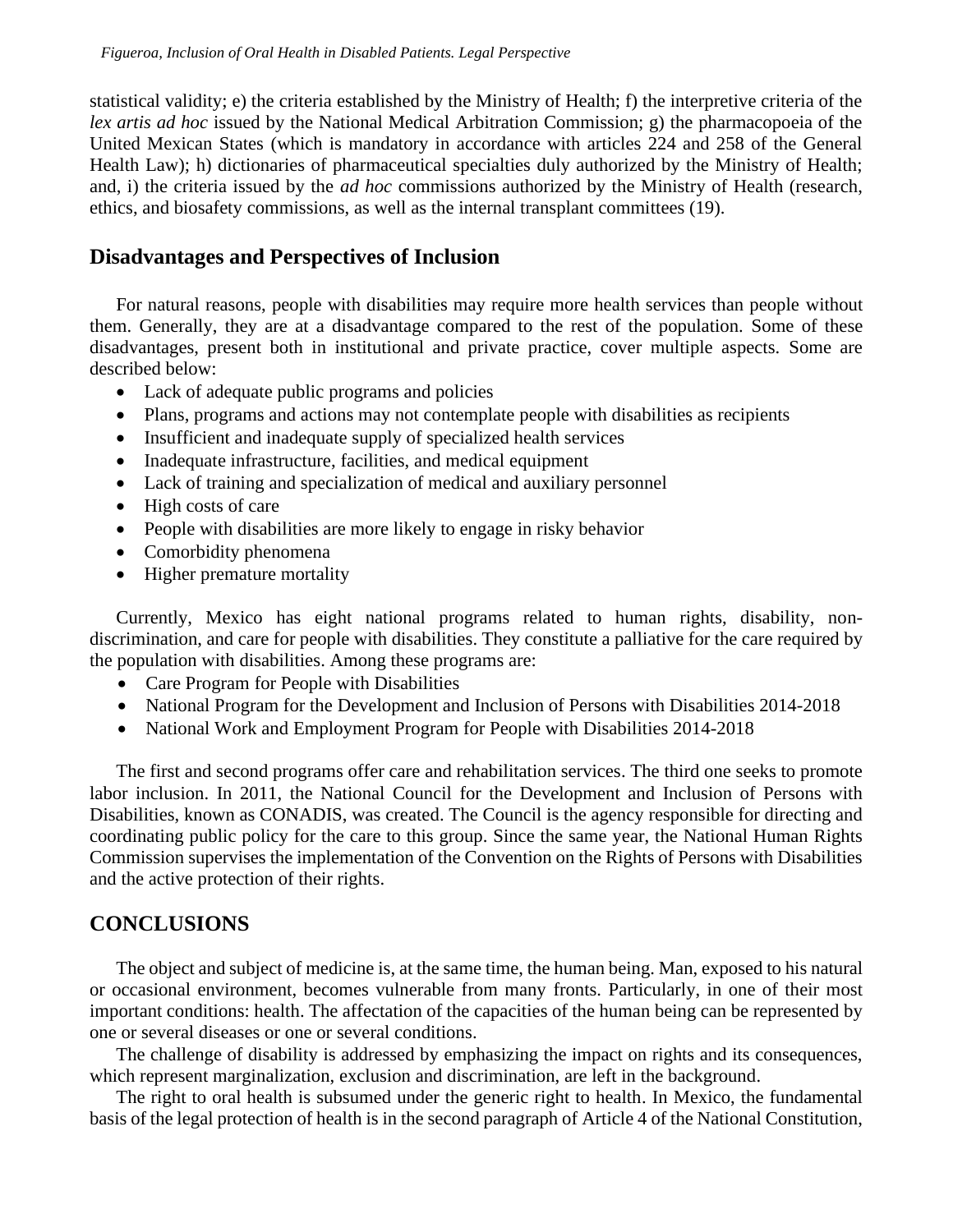as well as in secondary laws and in specific provisions with the character of Official Norm. Among them, due to its particular relationship with the subject, NOM-015-SSA 3-2012 is cited, aimed at comprehensive care for people with disabilities (5).

In addition, the provision contained in Article 1 of the Political Constitution of the United Mexican States (2) states that the guarantees contained therein and the human rights derived from the international treaties to which Mexico is a part of are **the rights of all people**. That is, no distinctions are made between people for health care; that is, age, weight, religion, color, height, sex, or health condition. This means that the protection includes all people and all forms of affectation of protected rights, among which health prevails in all its extension and scope.

However, the practical application of the legal principle that establishes that "the unequal must be treated unequally," as occurs in other areas, with regard to the protection of health to people with disabilities, is framed in a normative protector structure. Said system is represented by norms and institutions that try to protect the disadvantages that particularly afflict people according to the type and degree of disability. It remains a great challenge for societies and governments to find the means and strategies, if not to eradicate, to minimize the limitations and disadvantages that people with disabilities face on a daily basis in the environments in which they operate.

The regulatory framework, even with its deficiencies and omissions, is sufficient to cover the fundamental claims of protection to fairly deliver care to the disabled population, including their oral health. However, the legal framework *per se* could not resolve the situation of disadvantage faced by people with disabilities. That would be achieved as omissions and deficiencies are remedied. Thus, the presence and improvement of care for people with disabilities could be aspired to.

### **REFERENCES**

- 1. Asociación Médica Mundial (AMM). Declaración de Ginebra, adoptada por la 2ª Asamblea General de la AMM. Ginebra, Suiza: AMM; 1948.
- 2. Estados Unidos Mexicanos. Constitución política. Ciudad de México, México: Cámara de Diputados del Honorable Congreso de la Unión: 5 de feb 1917.
- 3. Estados Unidos Mexicanos, Secretaría de Salud. Norma Oficial Mexicana PROY-NOM-197-SSA1-2000, que establece los requisitos mínimos de infraestructura y equipamiento de hospitales generales y consultorios de atención médica especializada. Diario Oficial de la Federación. 2000.
- 4. Estados Unidos Mexicanos, Secretaría de Salud. Norma Oficial Mexicana PROY-NOM-0168-SSA-1998, del expediente clínico. Diario Oficial de la Federación. 1998.
- 5. Estados Unidos Mexicanos, Secretaría de Salud. Norma Oficial Mexicana PROY- NOM-015-SSA3-2012, para la atención integral a personas con discapacidad. Diario Oficial de la Federación. 2012.
- 6. Estados Unidos Mexicanos, Secretaría de Salud. Norma Oficial Mexicana PROY- NOM-013-SSA2-2015, para la prevención y control de enfermedades bucales. Diario Oficial de la Federación. 2015.
- 7. Estados Unidos Mexicanos, Secretaría de Salud. Norma Oficial Mexicana PROY-NOM-087-ECOL\_SSA1-2002, Protección ambiental - Salud ambiental - Residuos peligrosos biológicoinfecciosos - Clasificación y especificaciones de manejo. Diario Oficial de la Federación. 2002.
- 8. Estados Unidos Mexicanos, Secretaría de Salud. Norma Oficial Mexicana PROY-NOM-013-SSA1-2015. Campaña Nacional contra la Enfermedad de Newcastle, presentación velogénica. Diario Oficial de la Federación. 2015.
- 9. República de Colombia. Constitución Política. Bogotá: Congreso de la República; 1991.
- 10. República de Colombia. Ley estatutaria 1618 de 2013, por medio de la cual se establecen las disposiciones para garantizar el pleno ejercicio de los derechos de las personas con discapacidad. Bogotá, Colombia: Congreso de la República; 2013.
- 11. República de Colombia. Resolución 2841. Por la cual se actualizan integralmente los servicios y tecnologías de salud financiados con recursos de la Unidad de Pago por Capilación (UPC) de 2020. Bogotá, Colombia: Ministerio de Salud y Protección Social; 2020.
- 12. Organización de Naciones Unidas (ONU). Convención sobre los derechos de las personas discapacitadas. Nueva York: ONE, Asamblea General; 2006.
- 13. Organización Mundial de la Salud (OMS). Clasificación Internacional del Funcionamiento, de la Discapacidad y de la Salud: CIF. Ginebra, Suiza: OMS; 2001.